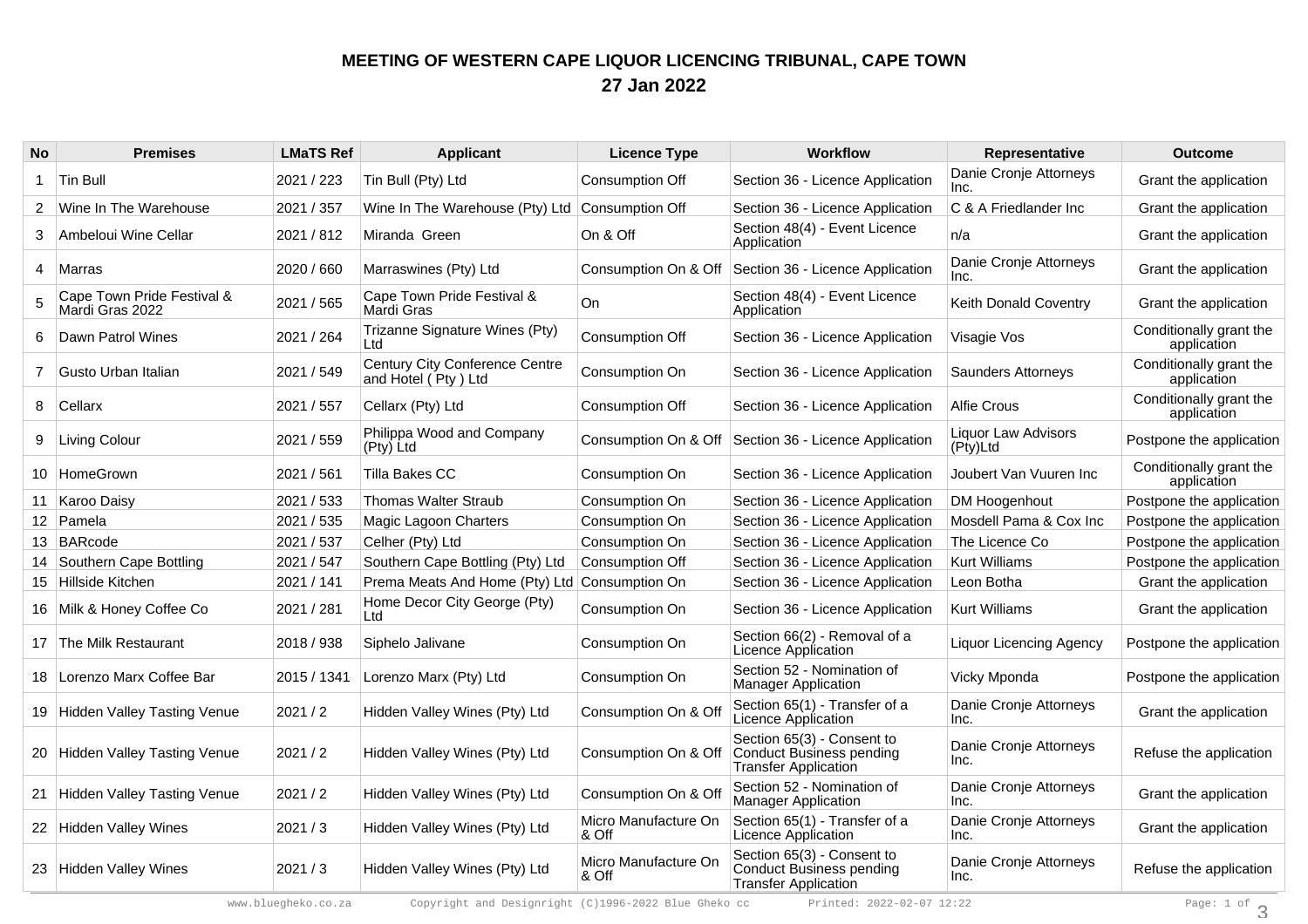| 24 | The Bayleafe Cafe                          | 2014 / 558  | Quinton Selwyn Hewitt                                           | Consumption On        | Section 52 - Nomination of<br><b>Manager Application</b>                  | Meyer & Associates              | Grant the application                        |
|----|--------------------------------------------|-------------|-----------------------------------------------------------------|-----------------------|---------------------------------------------------------------------------|---------------------------------|----------------------------------------------|
| 25 | Eaglevlei Cellars                          | 2007 / 748  | The Eaglevlei Partnership                                       | Micro Manufacture Off | Section 52 - Nomination of<br><b>Manager Application</b>                  | <b>Saunders Attorneys</b>       | Grant the application<br>(Training Required) |
| 26 | Neil Ellis Function Venue                  | 2010 / 142  | Neil Ellis Wines (Pty)Ltd                                       | Consumption On        | Section 53(1)(a) - Extension and<br><b>Structural Changes Application</b> | Danie Cronje Attorneys<br>Inc.  | Grant the application                        |
|    | $27 \vert 2$ Shotz                         | 2006 / 824  | 2 Shotz CC                                                      | Consumption On        | Section 52 - Nomination of<br><b>Manager Application</b>                  | Steyn Coetzee Inc               | Postpone the application                     |
| 28 | Arabella Hotel, Golf & Spa                 | 2014 / 624  | ResHub (Pty) Ltd                                                | Consumption On        | Section 52 - Nomination of<br><b>Manager Application</b>                  | Tommy Voster - Piet<br>Snyman   | Grant the application                        |
| 29 | Tsogo Sun Cape Town                        | 2016 / 1203 | Southern Sun Hotel Interests<br>(Pty) Ltd                       | Consumption On        | Section 52 - Nomination of<br><b>Manager Application</b>                  | Tommy Vorster - Piet<br>Snyman  | Grant the application                        |
| 30 | Tsogo Sun Cape Town                        | 2016 / 1203 | Southern Sun Hotel Interests<br>(Pty) Ltd                       | Consumption On        | Section 52 - Nomination of<br><b>Manager Application</b>                  | Tommy Vorster - Piet<br>Snyman  | Grant the application                        |
| 31 | Stayeasy Century City                      | 2005 / 876  | Bedrose Investments (Pty) Ltd                                   | Consumption On        | Section 52 - Nomination of<br><b>Manager Application</b>                  | Tommy Vorster - Piet<br>Snyman  | Pending                                      |
| 32 | Southern Sun Cape Sun                      | 2006 / 1513 | Southern Sun Hotel Interests<br>(Pty) Ltd                       | Consumption On        | Section 52 - Nomination of<br><b>Manager Application</b>                  | Tommy Vorster - Piet<br>Snyman  | Grant the application                        |
| 33 | Southern Sun Cape Sun                      | 2006 / 1513 | Southern Sun Hotel Interests<br>(Pty) Ltd                       | Consumption On        | Section 52 - Nomination of<br><b>Manager Application</b>                  | Tommy Vorster - Piet<br>Snyman  | Grant the application                        |
| 34 | T's Liquor World                           | 2008 / 610  | Tamlyn Tanielle Baker                                           | Consumption Off       | Section 52 - Nomination of<br><b>Manager Application</b>                  | R. Petersen & Associates        | Postpone the application                     |
|    | American International School<br>Cape Town | 2022/21     | Deborah - Lee Jones                                             | On                    | Section 48(4) - Event Licence<br>Application                              | n/a                             | Postpone the application                     |
|    | 36 Perivoli Lagoon House                   | 2021 / 447  | Perivoli Properties (Africa) Ltd<br>(Incorporated in Mauritius) | Consumption On        | Section 36 - Licence Application                                          | Liquor Law Advisors<br>(Pty)Ltd | Grant the application                        |
|    | 37 Altydlig Klipheuwel Farm Venue          | 2021 / 305  | Maria Hendrika Le Roux                                          | Consumption On        | Section 36 - Licence Application                                          | O'Neil & Visser Attorneys       | Grant the application                        |